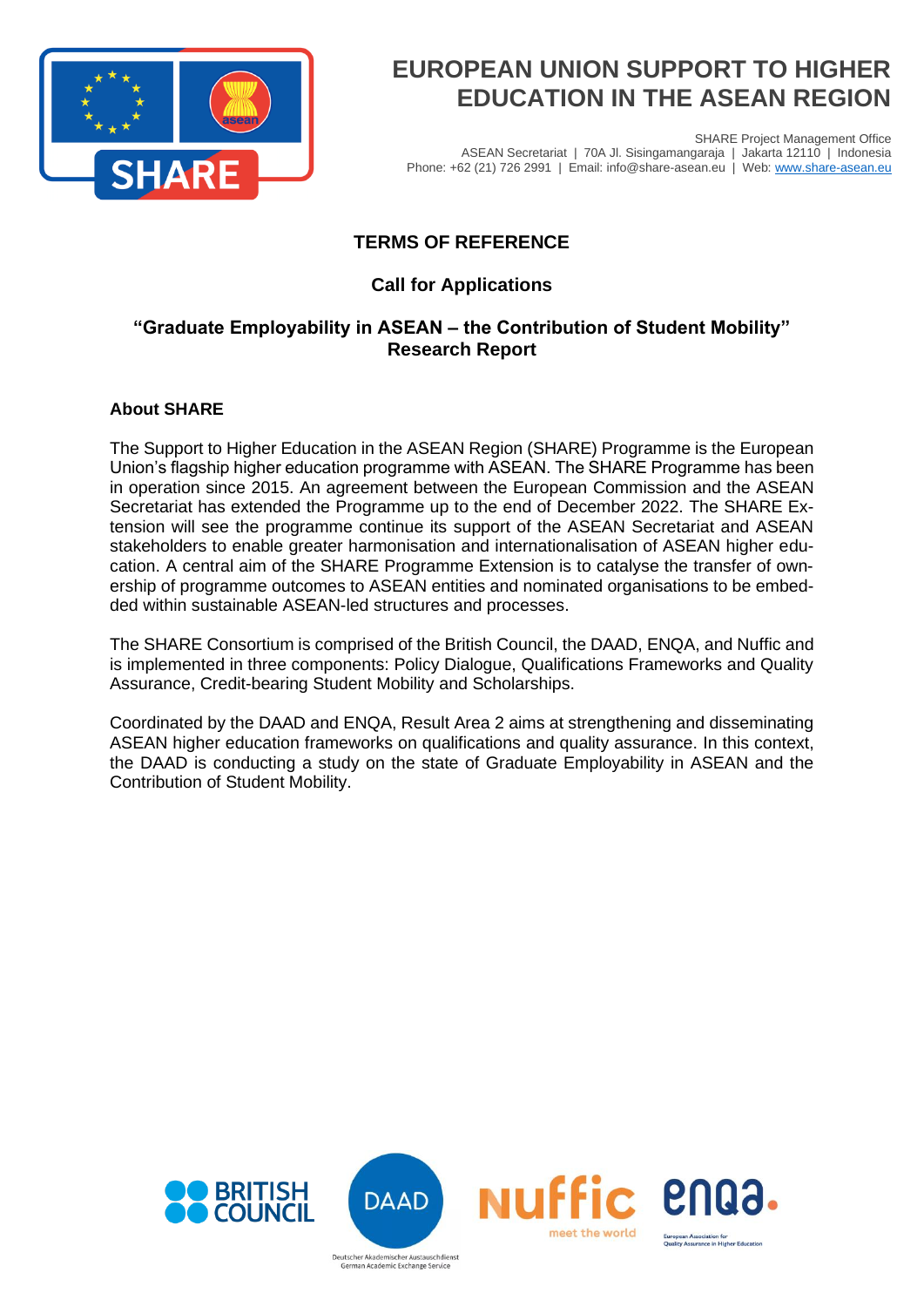

SHARE Project Management Office ASEAN Secretariat | 70A Jl. Sisingamangaraja | Jakarta 12110 | Indonesia Phone: +62 (21) 726 2991 | Email: info@share-asean.eu | Web[: www.share-asean.eu](http://www.share-asean.eu/)

#### **Background**

Recent evidence from a study conducted in Germany suggests that study abroad experiences contribute significantly to employment and career perspectives of graduates.<sup>1</sup> Employers value certain skills that are obtained while studying abroad. Other recent studies in Europe have come to similar conclusions.<sup>2</sup> Considering that the labour market and socio-economic fabric in ASEAN differ significantly to Europe, it is important to analyse whether it can be expected that a large-scale intra-ASEAN student mobility programme (credit mobility, internships, service learning) would achieve similar outcomes. Recently, mobility initiatives such as SEAMEO-RI-HED's AIMS (Asian International Mobility for Students Programme), the AUN mobility programme (ASEAN University Network), and the SHARE Scholarship have contributed significantly to the idea of promoting intra-ASEAN student mobility. Against the backdrop of the Master Plan on ASEAN Connectivity 2025 (MPAC 2025), it is crucial to further develop these initiatives. This should be accompanied by an impact assessment of study abroad experiences on graduate employability and evidence-based policy making.

### **Research question and objectives of the study**

To address the aforementioned questions, the proposed main research question of the study is:

#### How do intra-ASEAN study abroad experiences equip graduates with the key capabilities val*ued by organisations in ASEAN?*

By answering this research question, the study intends to accomplish the following objectives:

- Contribute to the emerging body of knowledge on the impact of intra-ASEAN student mobility;
- Prepare the ground for further, quantitative research by exploring the current status quo of graduate employability following intra-ASEAN mobility periods;
- Assess the essential skills and capabilities needed for the contemporary graduate employment market in ASEAN and match these with the evidence base of the student mobility impact<sup>3</sup> for a relevant selection of disciplines and ASEAN countries as described below (i.e. using samples and an adequate selection of cases);
- Enable policy learning by providing case studies.

<sup>2</sup> The Erasmus Impact Study, 2017. The Erasmus impact study - [Publications Office of the EU \(europa.eu\);](https://op.europa.eu/de/publication-detail/-/publication/13031399-9fd4-11e5-8781-01aa75ed71a1) Petzold 2020: Heterogeneous effects of graduates' international mobility on employers' hiring intentions—experimental evidence from Germany; Waibel et al. 2017: Career consequences of transnational educational mobility: A systematic literature review; Waibel et al. 2018: Occupational status benefits of studying abroad and the role of occupational specificity – A propensity score matching approach.

<sup>3</sup> see also Master Plan on ASEAN Connectivity 2025 (MPAC 2025), p. 32 ("Chapter 3 – Trends Likely to Impact ASEAN Connectivity 2025 / F - The Skills Challenge").





German Academic Exchange Service



<sup>1</sup> [Die Bedeutung von Auslandserfahrung für den Karriereerfolg von Hochschulabsolventen auf dem deutschen](https://eu.daad.de/medien/eu.daad.de.2016/dokumente/service/medien-und-publikationen/studien-und-auswertungen/na_daad_iw-wirkungsstudie_2019_langfassung.pdf)  [Arbeitsmarkt,](https://eu.daad.de/medien/eu.daad.de.2016/dokumente/service/medien-und-publikationen/studien-und-auswertungen/na_daad_iw-wirkungsstudie_2019_langfassung.pdf) National Agency for EU Cooperation Programmes, November 2020 (German only, with English summary).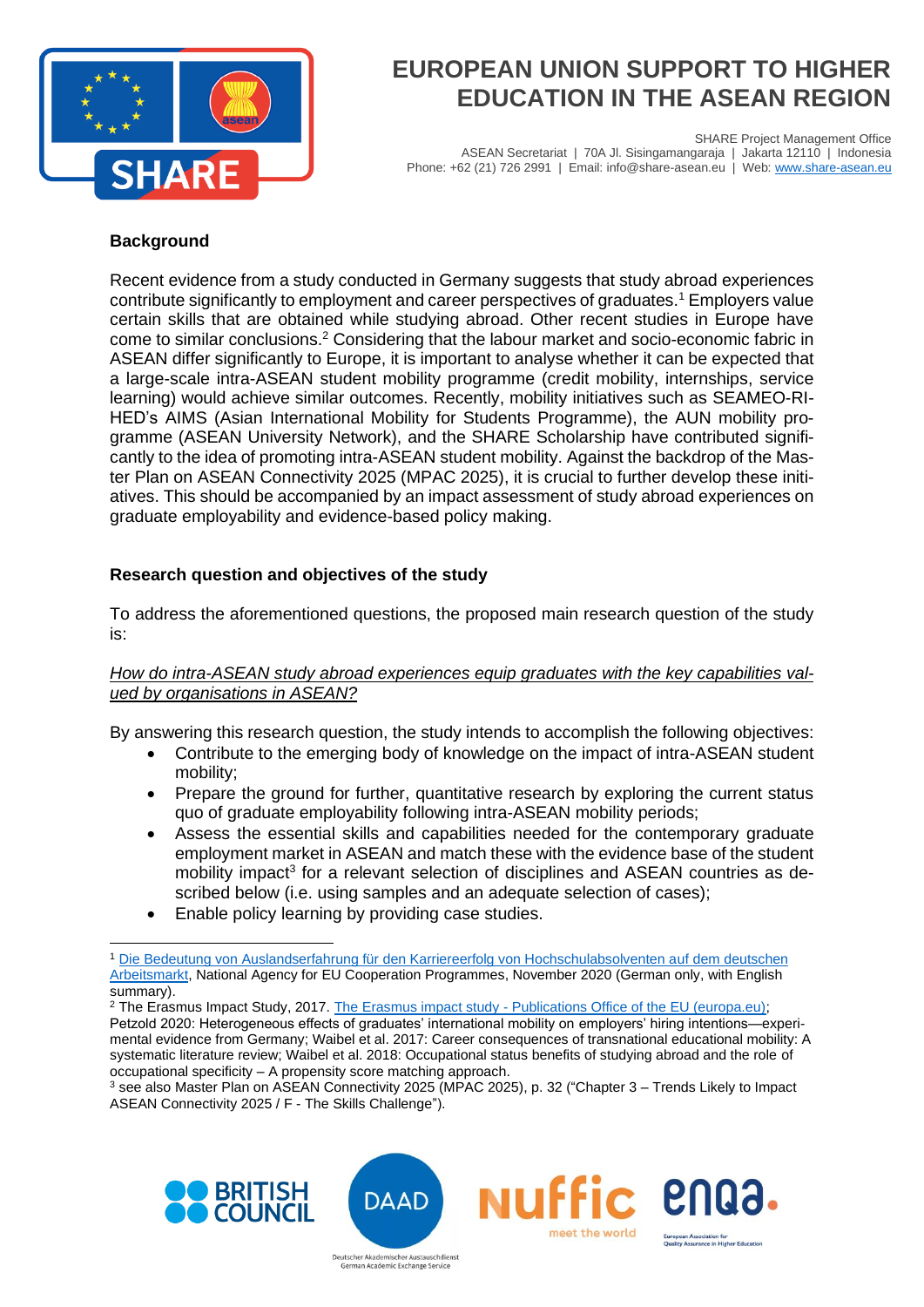

SHARE Project Management Office ASEAN Secretariat | 70A Jl. Sisingamangaraja | Jakarta 12110 | Indonesia Phone: +62 (21) 726 2991 | Email: info@share-asean.eu | Web[: www.share-asean.eu](http://www.share-asean.eu/)

#### **Delivery of the study**

This exploratory qualitative study will be conducted together with an ASEAN-based team of researchers from an ASEAN research institution identified through this Call for Applications. The research team will consist of a lead researcher/expert and a maximum of four supporting researchers/experts. Following the launch of a public call for applications, submitted proposals will be evaluated as part of the selection process.

### **Expected output**

The expected output of this assignment will be a research report of approximately 40-60 pages length (excluding annexes) addressing the abovementioned objectives. The scope of the assignment includes the following:

- Conducting desk research and a literature review on the impact of student mobility on graduate employability;
- Providing an overview of current student mobility patterns and labour market mobility for skilled labour in ASEAN for selected disciplines and ASEAN countries;
- Proposing an appropriate methodological research design that considers variations between scientific disciplines and includes as minimal requirement:
	- $\circ$  a balanced selection of at least 4 (four) ASEAN countries<sup>4</sup>, of which:
		- a minimum of 2 (two) are from the ASEAN-6 country group (Brunei Darussalam, Indonesia, Malaysia, Philippines, Singapore, Thailand), and
		- at least 1 (one) is from the CLMV country group (Cambodia, Lao PDR, Myanmar, Vietnam);
	- $\circ$  a selection of 3 (three) industry sectors from which the business interviewees should be selected (suggested: Technology, engineering, tourism & hospitality, management & business<sup>5</sup>);
	- o conduct a minimum of 5 (five) qualitative interviews per selected ASEAN country with business leaders and Human Resource Professionals, business chambers, Think Tanks and/or CSOs on the skills and capabilities required by the current labour market;
	- $\circ$  conduct a minimum of 10 (ten) qualitative interviews with alumni of student mobility programmes (AIMS, AUN, SHARE, etc.) and their current employers on the skills gained through student mobility (students alumni should represent a diverse group that can serves as a valid sample of mobility programmes, countries, and student experiences);

<sup>&</sup>lt;sup>5</sup>This is a tentative selection of scientific disciplines/industry sectors. Applicants are invited to suggest a selection of scientific disciplines and/or industry sectors, as well as a justification of the selection in their research proposal.



Deutscher Akademischer Austauschdienst German Academic Exchange Service

<sup>4</sup> The following categories for selection of ASEAN countries remain tentative. Applicants are invited to propose their suggestions for selection of ASEAN countries, as well as justification of the selection in their research proposal.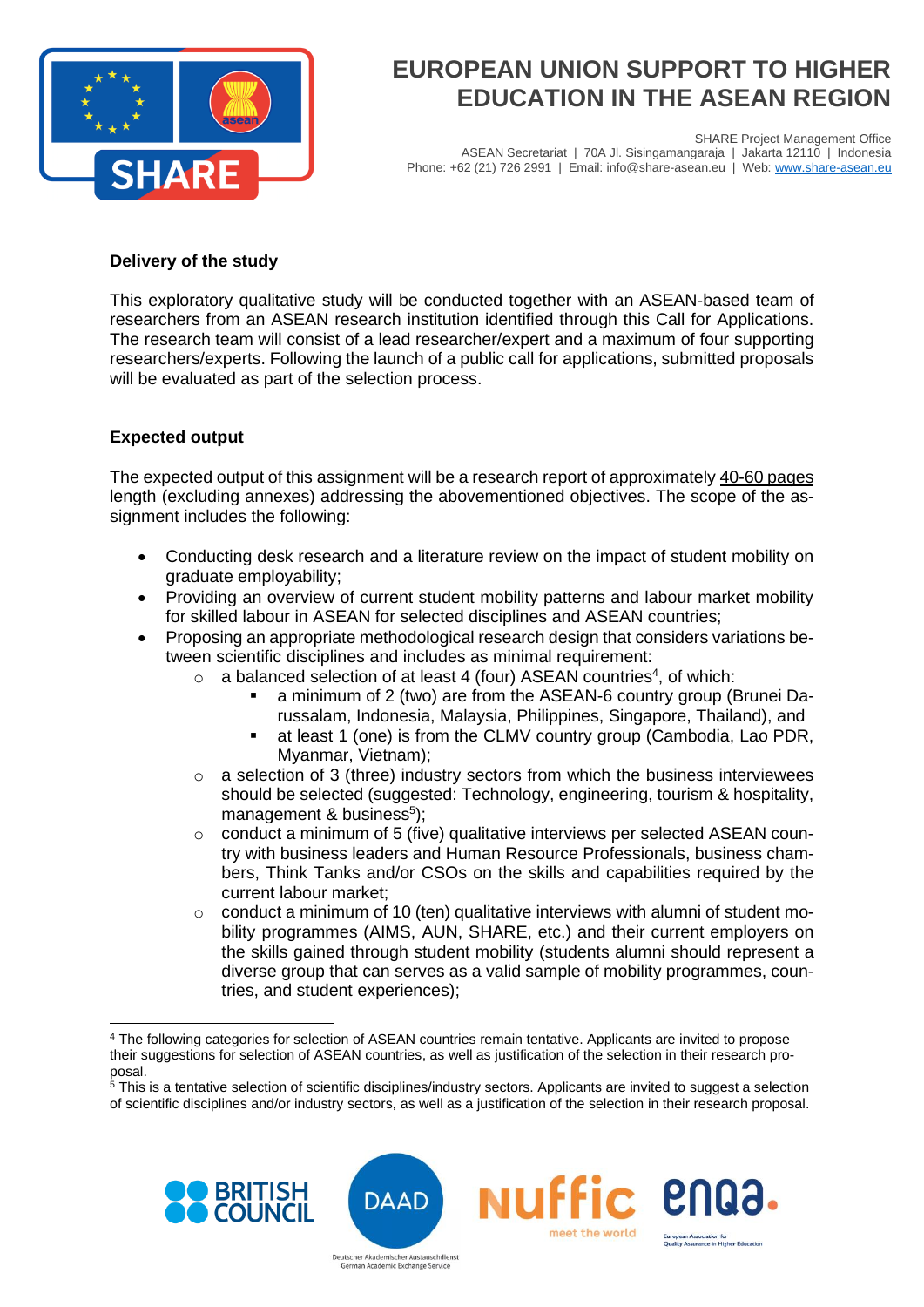

SHARE Project Management Office ASEAN Secretariat | 70A Jl. Sisingamangaraja | Jakarta 12110 | Indonesia Phone: +62 (21) 726 2991 | Email: info@share-asean.eu | Web[: www.share-asean.eu](http://www.share-asean.eu/)

 $\circ$  drafting success stories / case studies (if possible, one per selected ASEAN member state) on the impact of a student mobility phase on the career track.

The report should contain an executive summary, literature review, a detailed explanation of the methodology applied, an analysis of the interview results from the selected countries and case studies (one case study per selected ASEAN country) along with medium- and long-term conclusions as well as policy recommendations.

### **Expected qualifications and requirements of the research team**

- 1) One Lead Researcher with the following criteria:
	- Residing in ASEAN or ASEAN national;
	- An academic (Professor/Lecturer/Researcher), preferably with a specialisation in Economics (especially but not limited to Labour Economics), Education, Sociology, Public Policy, and other related areas;
	- PhD or equivalent qualification (essential);
	- Demonstrated research expertise through relevant publications and/or projects;
	- An established network of professional contacts in the field in ASEAN.
- 2) Supporting Expert(s) with the following qualifications:
	- Master's degree or higher in Economics (especially but not limited to Labour Economics) or Education, Sociology, Public Policy and other areas related to the research;
	- Relevant knowledge and prior research/project experience on the topic;
	- In addition to the lead researcher, a maximum of four supporting experts/researchers can participate in the research.

#### **Provisional timeline**

The study is expected to be delivered between August 2021 – August 2022, with the publication of results foreseen in October 2022 at the latest. The expected delivery period will be twelve months starting from the time of the assignment. The exact timeline will be agreed between the research team and SHARE before the start of the research. Please see the indicative timeline on the following page.

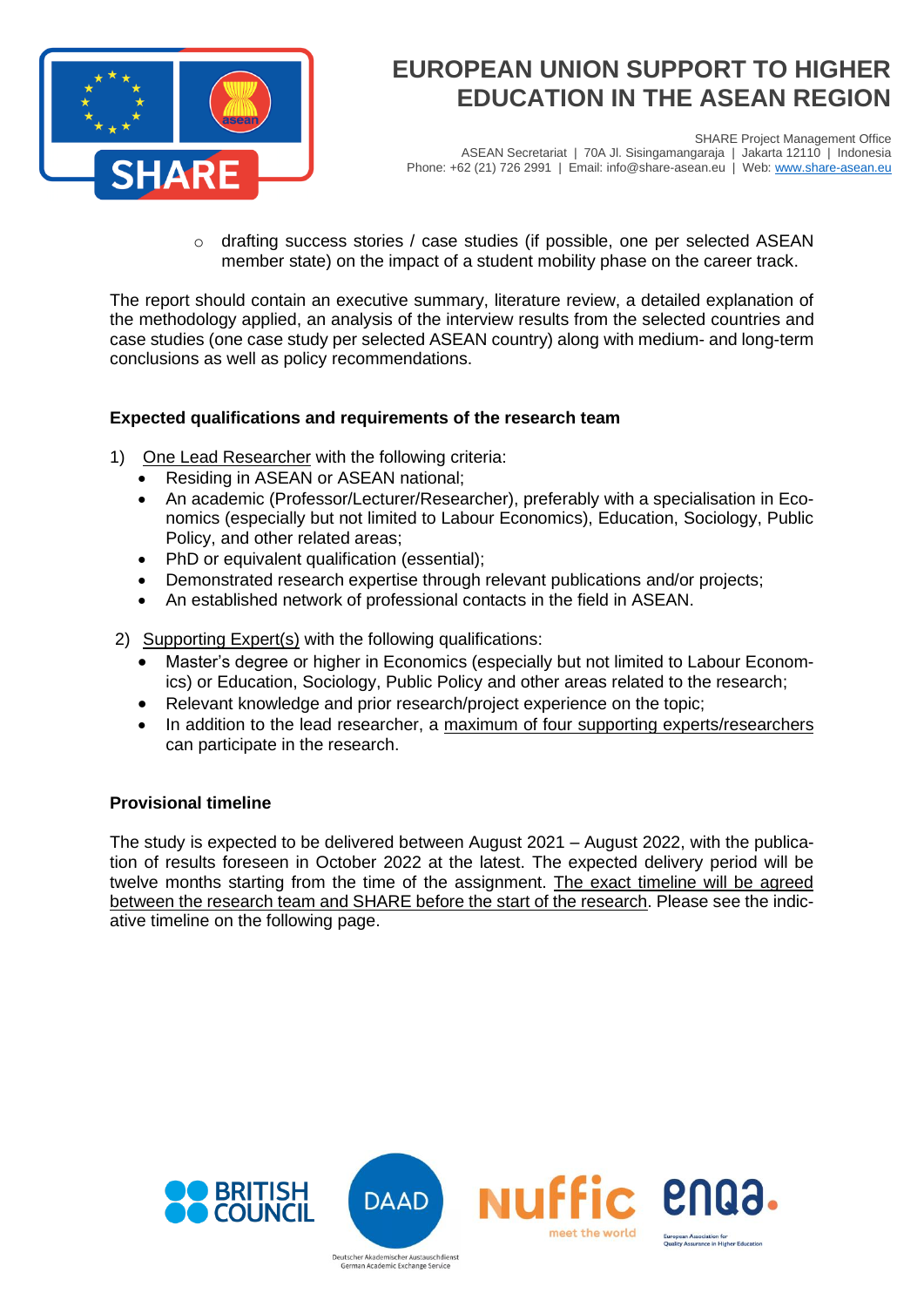

SHARE Project Management Office

ASEAN Secretariat | 70A Jl. Sisingamangaraja | Jakarta 12110 | Indonesia Phone: +62 (21) 726 2991 | Email: info@share-asean.eu | Web[: www.share-asean.eu](http://www.share-asean.eu/)

#### **INDICATIVE TIMELINE**

| <b>NO</b> | <b>ACTIVITY</b>                                                                                           | <b>Start</b><br>End |           |   | 2021         |   |  |                   |   |              | 2022 |   |   |  |   |              |   |    |  |  |   |  |
|-----------|-----------------------------------------------------------------------------------------------------------|---------------------|-----------|---|--------------|---|--|-------------------|---|--------------|------|---|---|--|---|--------------|---|----|--|--|---|--|
|           |                                                                                                           |                     | Date Date | M | $\mathbf{A}$ | M |  | J<br>$\mathbf{A}$ | s | $\mathbf{O}$ | N    | D | J |  | M | $\mathbf{A}$ | M | J. |  |  | s |  |
|           |                                                                                                           |                     |           |   |              |   |  |                   |   |              |      |   |   |  |   |              |   |    |  |  |   |  |
|           | Planning                                                                                                  |                     |           |   |              |   |  |                   |   |              |      |   |   |  |   |              |   |    |  |  |   |  |
| a         | Publication of Terms of Reference / Call for Proposals                                                    | 11.06. 11.07        |           |   |              |   |  |                   |   |              |      |   |   |  |   |              |   |    |  |  |   |  |
| b         | Selection of research team                                                                                |                     |           |   |              |   |  |                   |   |              |      |   |   |  |   |              |   |    |  |  |   |  |
|           |                                                                                                           |                     |           |   |              |   |  |                   |   |              |      |   |   |  |   |              |   |    |  |  |   |  |
|           | <b>Research progress</b>                                                                                  |                     |           |   |              |   |  |                   |   |              |      |   |   |  |   |              |   |    |  |  |   |  |
| a         | Preparation of the methodological framework and literature review                                         |                     |           |   |              |   |  |                   |   |              |      |   |   |  |   |              |   |    |  |  |   |  |
|           | Submission of the methodological framework and literature review                                          |                     |           |   |              |   |  |                   |   |              |      |   |   |  |   |              |   |    |  |  |   |  |
| c         | Progress meeting with stakeholders and beneficiary                                                        |                     |           |   |              |   |  |                   |   |              |      |   |   |  |   |              |   |    |  |  |   |  |
|           | Conducting first round of qualitative interviews with business leaders,                                   |                     |           |   |              |   |  |                   |   |              |      |   |   |  |   |              |   |    |  |  |   |  |
|           | Human Resources managers, and alumni of student mobility                                                  |                     |           |   |              |   |  |                   |   |              |      |   |   |  |   |              |   |    |  |  |   |  |
|           | programmes and their employers, and preparation of the first draft report<br>on the results of interviews |                     |           |   |              |   |  |                   |   |              |      |   |   |  |   |              |   |    |  |  |   |  |
|           |                                                                                                           |                     |           |   |              |   |  |                   |   |              |      |   |   |  |   |              |   |    |  |  |   |  |
| e         | Submission of the first draft report on the results of the first round of<br>qualitative interviews       |                     |           |   |              |   |  |                   |   |              |      |   |   |  |   |              |   |    |  |  |   |  |
|           | Progress meeting with stakeholders and beneficiary                                                        |                     |           |   |              |   |  |                   |   |              |      |   |   |  |   |              |   |    |  |  |   |  |
|           | Preparation for the second round of qualitative interviews with business                                  |                     |           |   |              |   |  |                   |   |              |      |   |   |  |   |              |   |    |  |  |   |  |
|           | leaders, Human Resources managers, and alumni of student mobility                                         |                     |           |   |              |   |  |                   |   |              |      |   |   |  |   |              |   |    |  |  |   |  |
| q         | programmes and their employers, and preparation of the second draft                                       |                     |           |   |              |   |  |                   |   |              |      |   |   |  |   |              |   |    |  |  |   |  |
|           | report on the results of interviews                                                                       |                     |           |   |              |   |  |                   |   |              |      |   |   |  |   |              |   |    |  |  |   |  |
|           | Submission of the second draft report on the qualitative interviews with                                  |                     |           |   |              |   |  |                   |   |              |      |   |   |  |   | ☆            |   |    |  |  |   |  |
|           | analysis                                                                                                  |                     |           |   |              |   |  |                   |   |              |      |   |   |  |   |              |   |    |  |  |   |  |
|           | Preparation of the first draft of the final report                                                        |                     |           |   |              |   |  |                   |   |              |      |   |   |  |   |              |   |    |  |  |   |  |
|           | Submission of the first draft of the final report of the study                                            |                     |           |   |              |   |  |                   |   |              |      |   |   |  |   |              | ┸ |    |  |  |   |  |
|           | Progress meeting with stakeholders and beneficiary                                                        |                     |           |   |              |   |  |                   |   |              |      |   |   |  |   |              |   |    |  |  |   |  |
|           | Submission of comments and feedback to the team of                                                        |                     |           |   |              |   |  |                   |   |              |      |   |   |  |   |              |   |    |  |  |   |  |
|           | m Finalisation of the final report                                                                        |                     |           |   |              |   |  |                   |   |              |      |   |   |  |   |              |   |    |  |  |   |  |
| n.        | Submission of the final report                                                                            |                     |           |   |              |   |  |                   |   |              |      |   |   |  |   |              |   |    |  |  |   |  |
|           |                                                                                                           |                     |           |   |              |   |  |                   |   |              |      |   |   |  |   |              |   |    |  |  |   |  |
| 3         | <b>Publication of study</b>                                                                               |                     |           |   |              |   |  |                   |   |              |      |   |   |  |   |              |   |    |  |  |   |  |
| a         | Presentation of findings                                                                                  |                     |           |   |              |   |  |                   |   |              |      |   |   |  |   |              |   |    |  |  |   |  |
|           |                                                                                                           |                     |           |   |              |   |  |                   |   |              |      |   |   |  |   |              |   |    |  |  |   |  |
|           | $\frac{1}{2}$ Key item                                                                                    |                     |           |   |              |   |  |                   |   |              |      |   |   |  |   |              |   |    |  |  |   |  |

#### **Budget items and indicative payment schedule**

| <b>Anticipated Project</b><br><b>Budget</b> | 70,000 EUR                                                                                                                                                    |  |  |  |  |
|---------------------------------------------|---------------------------------------------------------------------------------------------------------------------------------------------------------------|--|--|--|--|
| <b>Team Set-up</b>                          | 1 (one) Lead Researcher<br>Up to 4 (four) Supporting Researchers                                                                                              |  |  |  |  |
|                                             | $1st$ payment $-30\%$ of the offer<br>Upon submission of the draft report on the qualitative interviews<br>with business leaders and Human Resources managers |  |  |  |  |
| <b>Payment Schedule</b>                     | $2nd$ payment – 35% of the offer<br>Upon submission of the first draft of the final report of the study                                                       |  |  |  |  |
|                                             | Final payment $-35%$ of the offer<br>Upon completion of the final report                                                                                      |  |  |  |  |

**NUFFIC PNQ3.** 

European Association for<br>Quality Assurance in Higher Education

meet the world



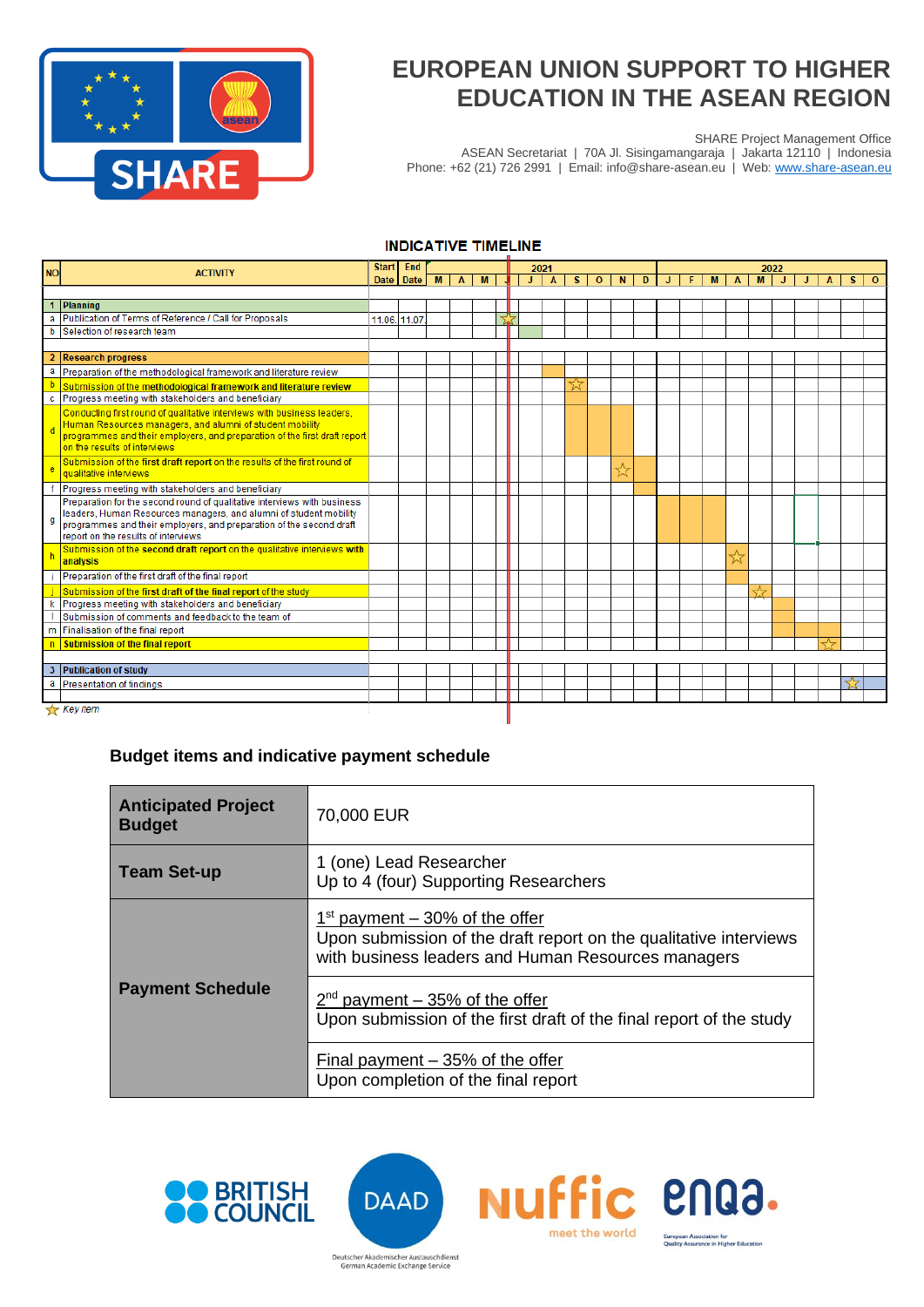

SHARE Project Management Office ASEAN Secretariat | 70A Jl. Sisingamangaraja | Jakarta 12110 | Indonesia Phone: +62 (21) 726 2991 | Email: info@share-asean.eu | Web[: www.share-asean.eu](http://www.share-asean.eu/)

### **Selection of proposals**

The proposals will be evaluated based on the documents submitted by the applying research team, including the following:

- Curriculum Vitae (CV) of the Lead Expert/Researcher indicating that eligibility criteria are fulfilled;
- Curriculum Vitae (CV) of each Supporting Expert(s)/Junior Researcher(s)/Research Assistant(s) indicating that eligibility criteria are fulfilled;
- A comprehensive proposal to address the expected outputs as further listed above, comprising of:
	- (1) A description of the research design and methodology, including potential ethical issues/anticipated difficulties related to data collection;
	- (2) Preliminary bibliography for literature review (if available);
	- (3) Proposed work plan & timeline, including an indicative date for the start of the research, and
	- (4) Detailed cost breakdown (incl. daily expert rates).

The distribution of points for the evaluation of the proposals are specified in the table below.

| <b>Composition</b>         | <b>Item of Evaluation</b>                |      |  |  |
|----------------------------|------------------------------------------|------|--|--|
| <b>Researcher Profiles</b> | <b>Researcher CVs</b>                    | 30%  |  |  |
|                            | Evidence from previous relevant projects |      |  |  |
| <b>Cost Efficiency</b>     | Submitted budget (cost breakdown)        |      |  |  |
|                            | Research design                          |      |  |  |
| <b>Research Proposal</b>   | Bibliography                             | 50%  |  |  |
|                            | Feasibility of the work plan             |      |  |  |
|                            | <b>Total Score</b>                       | 100% |  |  |

#### **Transferred Deliverables**

All documents and other materials produced resulting from these terms of reference including but not limited to strategies, reports, application forms, report forms etc. are transferred deliverables and ownership of intellectual property rights is to be assigned to the SHARE Programme without exception. The results, however, can be used for further research in order to contribute to the publicly available body of knowledge.

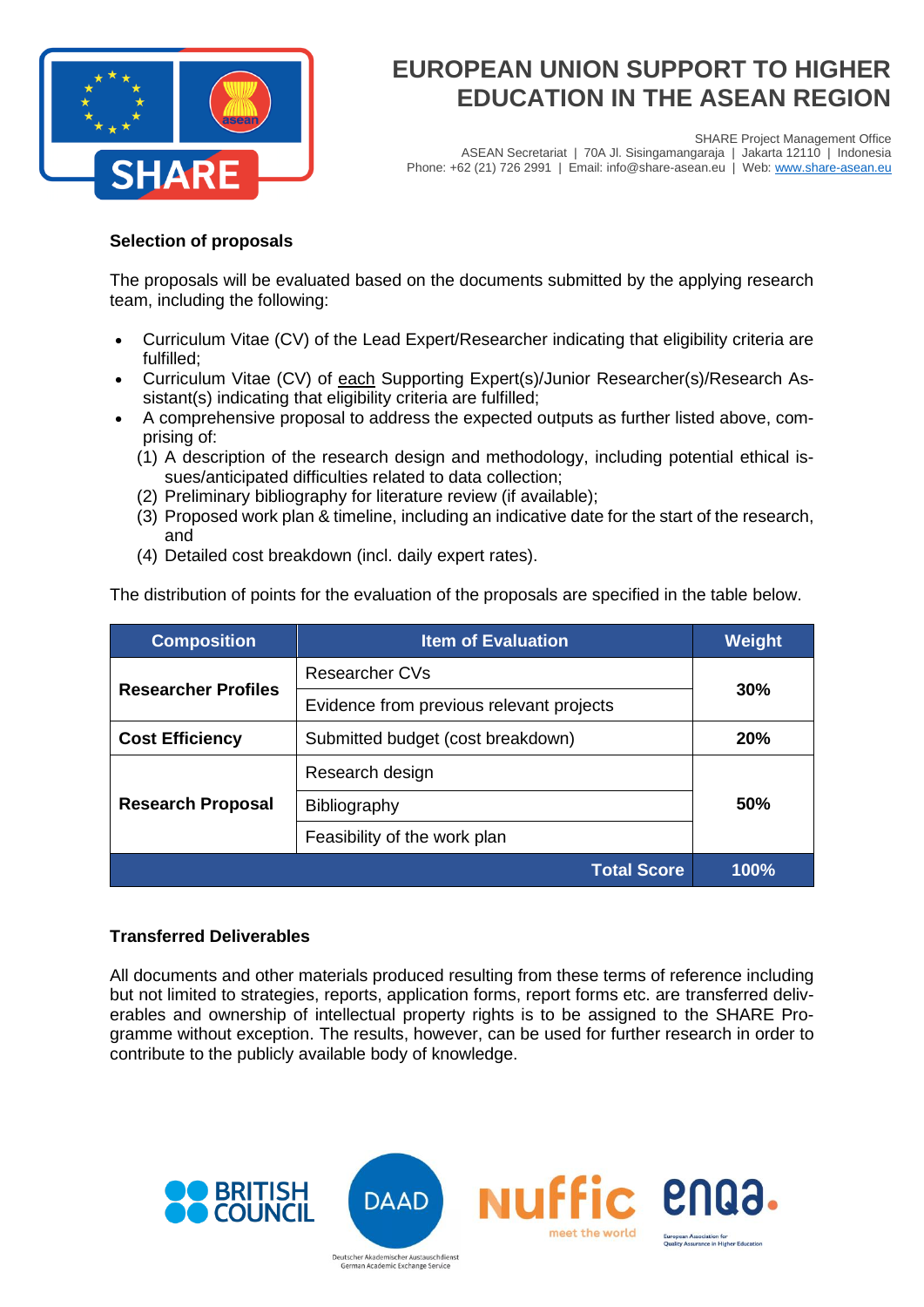

SHARE Project Management Office ASEAN Secretariat | 70A Jl. Sisingamangaraja | Jakarta 12110 | Indonesia Phone: +62 (21) 726 2991 | Email: info@share-asean.eu | Web[: www.share-asean.eu](http://www.share-asean.eu/)

#### **How to Apply**

Interested applicants should apply as a research team comprising 1 (one) Lead Researcher and up to 4 (four) Supporting Researchers.

Please send your application (comprising Research Proposal addressing criteria specified above and Curriculum Vitae of each member of the applying research team, combined in one PDF) to **[share@daad.de](mailto:share@daad.de)**.

The deadline for the submission of applications is **Sunday, 11th of July 2021**.